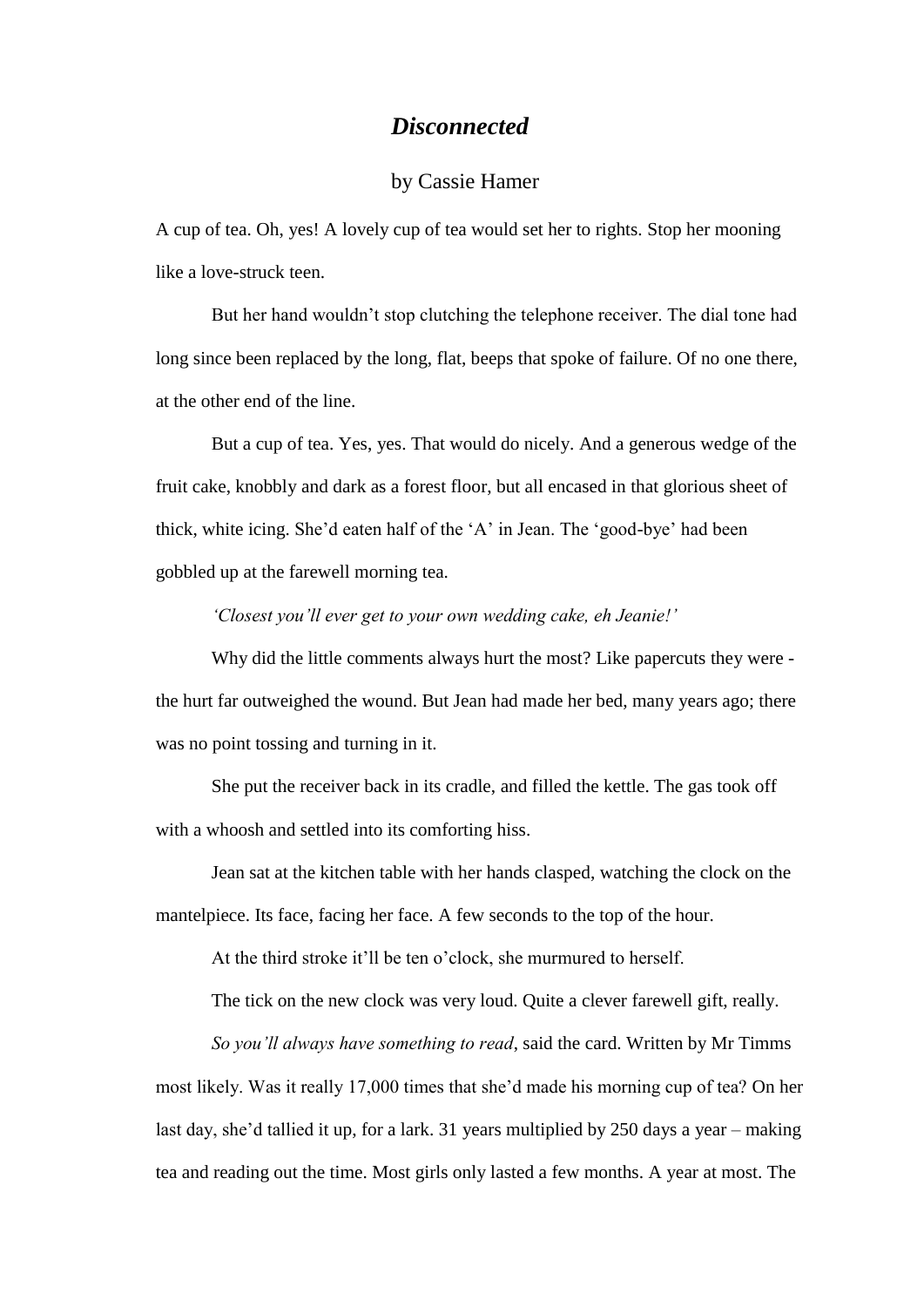flashing light did them in. Dizzying – to have to watch it so closely. Mr Timms always had smelling salts at the ready. But not for Jean. Never for her. She could read, and read until the cows came home. The thrill of it! People ringing *her*! People listening to *her*! Relying on *her* to tell them the exact time, to the second!

What was that new-fangled machine called? The one that had taken all their jobs and an entire room at Telecom?

A computer. Ah, yes. The computer. Just boxes and boxes of metal and whirring cogs.

*A flash in the pan*, they'd all scoffed. *They'll come on bended knee in a week, begging you to come back. You can't replace people with a machine!*

But the only time the phone rang was when mother telephoned to tell her that lamb chops were on special at Mr Woolnough's. Never mind that Mr Woolnough had been dead ten years. She must speak with the nursing home. Mother was now quite demented. A plan was required. Yes, a plan to keep her safe. Stop her wandering the streets.

She took her to-do list from next to the phone.

*Make plan for mother*

Who would do this for *her*, when she was old and alone?

It certainly wouldn't be *George*, as she now called him.

Oh, how she wished she could call him!

'At the third stroke, it'll be ten-eighteen and twenty seconds. Beep. Beep.

Beep.'

He didn't sound like a robot. He sounded like a man. A man with a lovely, plummy voice. Rich and sonorous. For that first phone call, she'd stayed on the line for half an hour, hearing him recite the time every ten seconds. And she'd rung him every